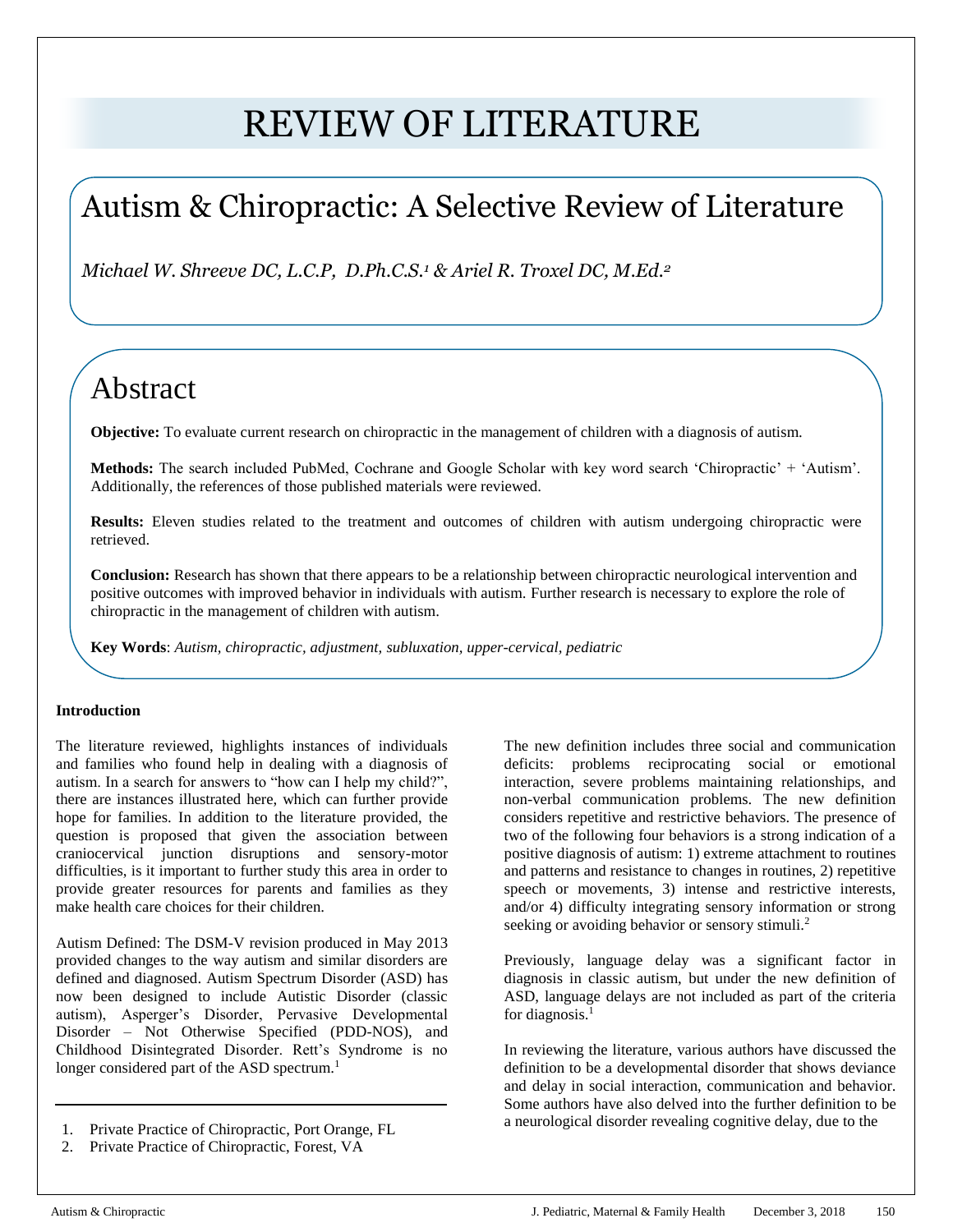fact that it is reported in the majority of those diagnoses with autism. Khorshid identified that the primary problem is neurological in nature.<sup>3</sup>

#### **Purpose of Paper**

Due to the increasing incidence of autism in children, as seen in the literature and through the CDC, it is important to address the possible etiologies and effectiveness of treatments to impact this wave of developmental disorders.

The literature review is designed to evaluate current studies that discuss the sources of these neurological deficits and effectiveness of treatments, specifically chiropractic treatment, for these individuals.

#### **Methods**

The search included PubMed, Cochrane and Google Scholar with key word search 'Chiropractic' + 'Autism'. Additionally, the references of those published materials were reviewed.

#### **Results**

Eleven studies related to treatment and outcomes are included in this section. A diverse selection of chiropractic techniques was employed and a variety of positive outcomes were experienced for symptoms related and unrelated to ASD.

1. *Chiropractic Care and Behavior in Autistic Children*, authored by Andrew L. Aguilar, John D. Grostic and Bruce Pfeger. This case study was designed to demonstrate the effects of adjustments given to remove neurological interference through the correction of atlas cervical subluxations. Twenty-six children diagnosed with autism were recruited for participation. A nine-month care plan was established to determine if behavioral or neurological changes would occur with treatment. Orthospinology specific upper cervical technique was employed for correction of subluxations. X-rays were taken of each child for the purpose of determining specific treatment vectors using the Grostic chiropractic analysis. Supine leg checks and dual probe infrared heat graphs were used during each visit to determine the need for a corrective adjustment. In addition to the above, Brain Stem Evoked Potential instrumentation readings (one pre and three post readings for each patient) were used to determine changes in neurological interference in the brainstem and with the auditory nerve. Autism checklists (*Childhood Autism Rating Scale* and *Modified Autism Behavior Checklist*) were given at regular intervals to parents and teachers of each child with noted positive outcomes.<sup>4</sup>

2. *Clinical Efficacy of Upper Cervical Versus Full Spine Chiropractic Care on Children with Autism: A Randomized Clinical Trial*, authored by Khaled Khorshid, Roy Sweat, David Zemba and Brett Zemba. This study was designed to evaluate the clinical effectiveness of full spine adjustments versus upper cervical specific chiropractic adjustments on the behaviors of children diagnosed with autism. Fourteen children were evaluated using the Autism Treatment Evaluation Checklist (ATEC), developed and scored by the Autism Research Institute of San Diego, CA. Seven children were treated with upper cervical adjustments and seven were

treated with full spine adjustments over a period of three to five months. The results showed improvements in six of the seven children in both groups. The Upper Cervical group had 32% improvement in the ATEC score, and the full spine group had 19% improvement in the ATEC score. Two of the children in the Upper Cervical group, after the trial, no longer met the criteria of the autism diagnosis. The Atlas Orthogonal (AO) upper cervical technique was used. "The clinical improvement of autistic children under full spine chiropractic care was enhanced four-fold when the technique of adjustment was shifted to upper cervical in this study."<sup>3</sup>

3. *Improvement in a 3½-year-old Autistic Child Following Chiropractic Intervention to Reduce Vertebral Subluxation*, authored by Nick Hoffman and David Russell. Dr. Hoffman provides a case report of a young female patient who had been diagnosed with autism 12 months prior to presenting for chiropractic evaluation and care. The history obtained from her mother reported the birth included an epidural and a vacuum extraction. She had a fall at 5 months of age. The child also received all scheduled immunizations and responded "differently" from other children. When she presented to the office, she had never spoken and screaming was the only means of verbalization. She was evaluated for treatment and found to have vertebral subluxations in the upper and lower cervical spine as well as the sacrum, coccyx and pelvis. Surface EMG were attempted and difficult to achieve, due to the patient's behavior. She received 28 treatments over a period of 10 weeks. The Torque Release Technique model was used, addressing specific areas of dural attachment to the spine. Noticeable behavior changes were observed on visits 5 and 6 and verbalization occurred on the 10<sup>th</sup> visit. Her mother reported that after one month of chiropractic care, the child had more expressions of joy, better posture and increased spontaneity. She also had fewer occurrences of nightmares, fewer expressions of sadness and decreased hyperactivity. Comparable surface EMG scans were performed at 1 and 2 months after the beginning of care. There was progressive improvement of balance and symmetry in both motor and autonomic function.<sup>5</sup>

4. *Improvement in a 6-year-old Child with Autistic Spectrum Disorder and Nocturnal Enuresis under Upper Cervical Chiropractic Care*, authored by Allison Noriega, Jonathan Chung and Justin Brown. This case report reviews the effects of National Upper Cervical Chiropractic Association (NUCCA) procedure on a six-year-old male who had been previously diagnosed with nocturnal enuresis and autism spectrum disorder (ASD). The main goal was to reduce the upper cervical subluxation complex. After 15 weeks of care, the mother reported complete resolution of bed-wetting and a 70% improvement in his behavioral issues related to ASD. The noted improvements were seen in better school performance and a display of greater social skills.<sup>6</sup>

5. *Improvement in Autism in a Child Coupled with Reduction in Vertebral Subluxations: A Case Study & Selective Review of the Literature*, authored by Nicholas Marini and Stephen Marini. This Case Study was designed to report the benefits of chiropractic care of a six-year-old male who had been diagnosed with autism. The mother chose chiropractic care due to the research she had read regarding the assistance that can be provided to children with autism. The child was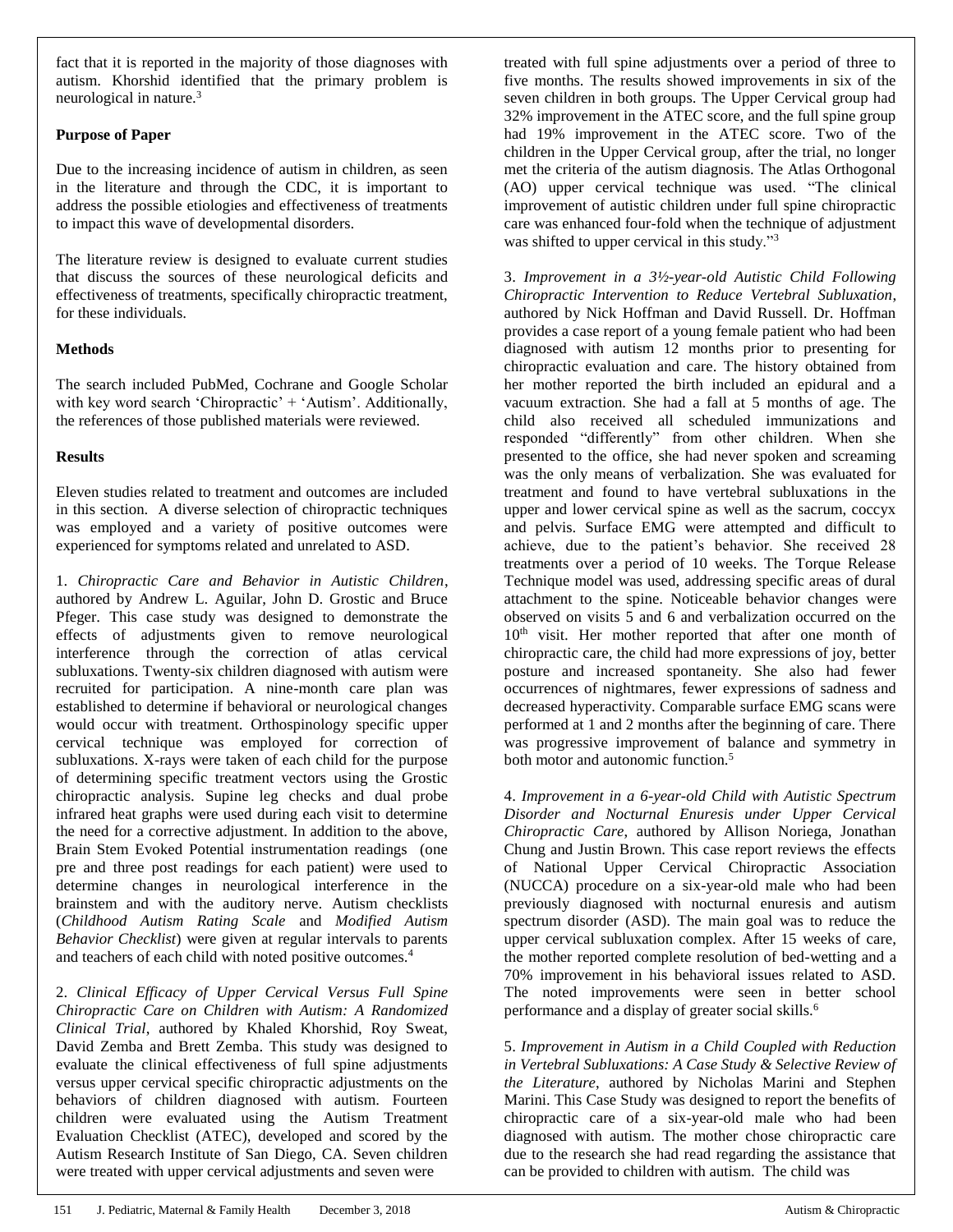assessed before treatment with the ATEC. The Thompson and Diversified Techniques were used in the treatment protocol. After 12 weeks of care, the ATEC was rescored, showing a 54% overall improvement, indicating mild autism severity.<sup>7</sup>

6. *The Role of Chiropractic in the Care of a Four-Year-Old Boy Diagnosed with Autism Spectrum Disorder (ASD)*, authored by Joel Alcantara and Kim McCann-Swanson. A four-year-old child, who was diagnosed with autism at age 23 months, was presented for a chiropractic evaluation by his mother for the care of his frequent ear infections. Toggle Recoil (using the Webster toggle head piece) and Logan Basic techniques were used to address subluxations in the cervical spine and sacrum. The mother noted significant improvement in her son's speech and communication skills.<sup>8</sup>

7. *Resolution of Autistic Symptoms in a Child Undergoing Chiropractic Care to Correct Vertebral Subluxations: A Case Study*, authored by Tai Scelfo and Patricia Chelenyak. A nineyear-old child was presented for chiropractic care by his mother for evaluation of frequent ear infections and falls due to hyperactivity. He had been diagnosed with Pervasive Developmental Disorder at age 3 and then with autism at age 3½-years-old as the final diagnosis. The patient had a chiropractic examination and cervical x-rays to determine spinal subluxations. He was treated on fourteen visits over a period of two months. Each visit he was adjusted with Toggle Recoil at the first cervical vertebra. Pelvic adjustments, trigger point work and nutritional advice were administered on some of the visits along with the toggle recoil adjustment. The Autism Treatment Evaluation Checklist was used to determine effectiveness in the patient's presentation of autism. After fourteen visits, clinical improvements were seen in all four areas of the checklist: speech, sociability, sensory/cognitive awareness and health/physical behavior. Objective improvements were also reported by the parent at each visit.<sup>9</sup>

8. *A Case Study of a Five-Year-Old Male with Autism/Pervasive Development Disorder who Improved Remarkably and Quickly with Chiropractic Treatment*, authored by TJ Potisk. After an initial examination and history of the child, x-rays were taken (no region specified) and based on information gathered, a series of specific chiropractic adjustments to the spine were prescribed. A subjective and objective monitoring system was established to determine response to treatment. The monitoring system revealed a 96% overall improvement in the child after two weeks. At a three and one-half year follow-up, there was 102% overall improvement in the child. $10$ 

9. *Autism and Language Delay, Integration of SOT Cranial Therapy and Tomatis Auditory Therapy to Stimulate the Auditory Cortex: A Case Report*, authored by T. Bloink. A 19 year-old female presented at the Atlantis Clinic with diagnosed autism spectrum disorder presenting with pervasive language delay for cranial treatment. The patient had been unable to speak before age 11, at which time she received Tomatis Auditory Therapy. When the patient presented for care at this time she was able to speak when her head and eyes were in a certain position. She was treated with typical blocking for a SOT category two syndrome and cranial care for craniomandibular dysfunction. Immediately following the treatment, the patient was able to speak with her head in a

normal position. Later treatment revealed the necessity of concurrent dental orthodontic co-treatment to maintain lasting benefits. Discussion of specific vestibular training exercises was also included and described as essential in the treatment and care of patients diagnosed with ASD.<sup>11</sup>

10. *Developmental Delay Syndromes: Psychometric Testing Before and After Chiropractic Treatment of 157 Children*, authored by Scott Cuthbert and Michel Barras. In the case report, 157 children, ages 6-13 years old, 86 male/71 females, with classified developmental delay syndromes (but not specifically autism) were evaluated with a series of eight standardized psychometric tests by a certified speech therapist. The tests evaluated 20 separate areas of cognitive function. They were all given a chiropractic treatment plan that used the applied kinesiology (AK) chiropractic technique. Following treatment, all 157 children demonstrated improvement on all eight tests in all 20 areas. This report noted that every child had some motor dysfunction and muscle inhibition. Post treatment results indicated improvement in motor skill areas. Improvements in visual memory, spatial orientation, auditoryverbal perception and memory, sensory stimuli memory and working memory were noted following chiropractic treatment.<sup>12</sup>

11. *Autism, Asthma, Irritable Bowel Syndrome (IBS), Strabismus and Illness Susceptibility: A Case Study in Chiropractic Management*, authored by WC Amalu. A fiveyear-old child presented for Chiropractic evaluation and management with the following conditions: autism, asthma, irritable bowel syndrome, strabismus as well as a general susceptibility for illness. Her daily behavior at the time of examination included up to 25 violent temper episodes per day, with three involving self-inflicted harm. Verbal communication was limited to less than five words. She was treated for 12 weeks of care. She was checked each visit to determine if an adjustment was needed. Four adjustments were given during that period of time and correction involved a knee-chest adjustment to the posterior arch of atlas. After 12 weeks of evaluation and care, the patient's mother reported that all hyperactivity, temper and violent behavior, strabismus and asthma had resolved. Symptoms of IBS were almost absent. The patient was followed for eight additional months and continued to improve.<sup>13</sup>

#### **Discussion**

When dealing with autism, a difficulty for diagnosis and treatment is that every child with autism presents with unique symptoms and challenges. No one symptom is pathognomonic. Signs and symptoms of ASD are usually prevalent by 18 months to three years old and include the following: bizarre behaviors related to people and things<sup>4</sup> difficulty interacting with others, developmental delay most noted in language and social communication $14$  cognitive delay,<sup>15</sup> developmental deviances, such as creative thinking or imaginative thought, emotional and motor distress, gastrointestinal distress,<sup>16</sup> nocturnal enuresis,<sup>6</sup> and sleep disturbances.<sup>17</sup>

The DSM-V has provided guidelines that serve as boundaries for diagnostic criteria for autism spectrum disorder symptoms related to present persistent deficits and present or past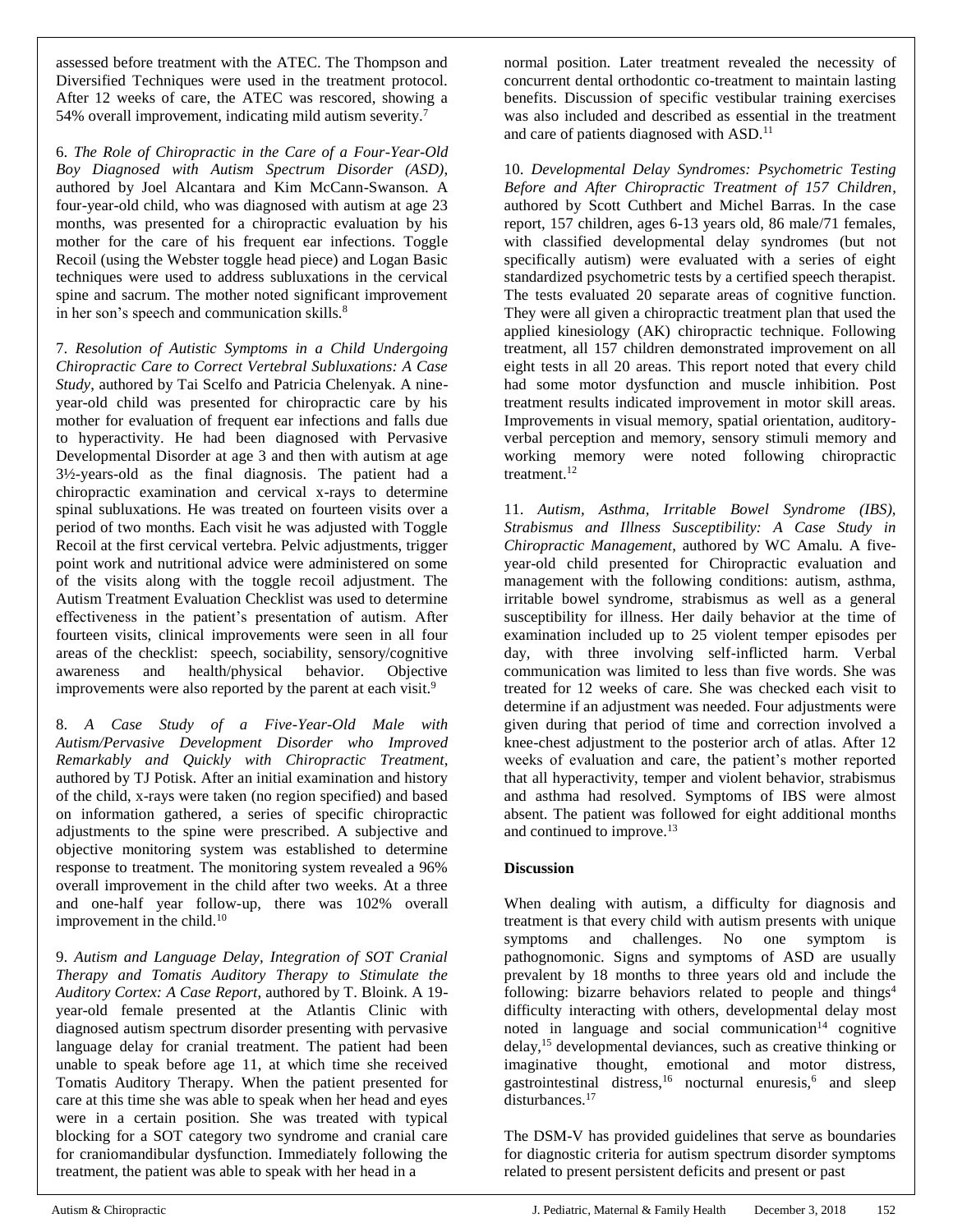restricted behavior patterns. They include persistent evidence of deficits in social-emotional reciprocity, deficits in nonverbal communicative behaviors related to social interaction and deficits in regards to developing, maintaining and understanding relationships. Restricted and repetitive behavior patterns include stereotyped or repetitive motor movements or speech, ritualized patterns with insistence of adherence to routines, highly restricted and intense interests that are abnormal, or hyper- or hypo- reactivity to sensory input.<sup>18</sup>

Just as no one symptom provides direct diagnosis, no one source has been identified as the direct cause of autism. Practitioners and scholars have pointed to possible links to genetics,<sup>19</sup> poor gastrointestinal health,<sup>20</sup> environmental toxins and vaccines<sup>3</sup> gestational stress and neurology.

#### **Treatment Effectiveness**

In her book, Healing our Autistic Children, Dr. Julie Buckley, one of the top medical doctors in the United States treating autism, writes that "medical schools and hospitals teach that there is no treatment for autism" and that "recovery flies in the face of the current medical model." This is based on the theory that autism is a mental disorder. The problem that she finds with this model is simply that it is not true. She proposes that treatments that include proper diet and supplementation cause dramatic improvement in reducing the physical symptoms of the child. She states that autism is a vicious cycle of biological and chemical cycles that have gotten severely disrupted.<sup>21</sup>

Dr. Melillo, a chiropractic neurologist and developer of Brain Balance centers, discusses the recovery of children on the autism spectrum through treating the neurology imbalances in the brain and through specific dietary changes in his book Disconnected Kids. He states that:

*At one time, scientists believed that the brain cannot change or correct an errant growth pattern. This simply is not the case. Over the last several decades neuroscientists have found that the brain is actually quite plastic, meaning that it has the ability to both physically and chemically change -- if given the proper stimulation. We have seen through brain imaging scans that, when given the proper stimulation, the weak side of the brain will actually get larger and faster. Spaces between cells will get smaller, and new connections will grow. As a result, the new connections in the weak side of the brain can reconnect with the more mature cells on the functioning side and get back in rhythm.<sup>19</sup>*

When there are evidences of change and recovery in children who have been diagnosed with autism, that leads to hope for the various professions and families dealing with a member who has ASD that healing can happen. So, where should families look for hope? What are the best methods? Where are the best results seen? Are these even the correct questions to ask?

In the study published in the *Journal of Manipulative and Physiological Therapeutics* regarding children receiving chiropractic treatment with developmental delay syndromes,

an interesting correlation was observed.

*Upper cervical and cranial dysfunctions were the most common physical findings in this group of patients, and after correction of these dysfunctions, the quickest recoveries from the sensory-motor integration difficulties were obtained.<sup>14</sup>*

Treatment involving techniques that most specifically address this area should be of higher consideration. Are these musculoskeletal dysfunctions the underlying cause or the result of the disorders (ASD/DDS).

The common thread in the cases retrieved from the literature search show the benefits from dealing with the neurological component, with emphasis on the craniocervical junction. If that is true, it would benefit those dealing with a diagnosis on the autism spectrum, the health care system, and society at large to focus research and resulting treatments on how to best address those neurological components.

#### **Conclusions/Implications**

Based on the papers that point to the upper cervical area of the spine for evaluation and correction, attention to this area may be a good source for initial conservative treatment for those who present with developmental dysfunctional disorders along the autism spectrum.

#### **Acknowledgment**

Dr. Steven Troxel, Dr. Donald Miller, Dr. Roberta Miller and Lavell Handy for editorial assistance.

Ethical approval: This article does not contain any studies with human participants performed by any of the authors.

Informed consent: Informed consent was not obtained as this is a review of published literature.

#### **References**

- 1. American Psychiatric Association: Diagnostic and Statistical Manual of Mental Disorders, Fifth Edition. Arlington, VA, American Psychiatric Association, 2013 pp 31-32, 50-59
- 2. Critchley, H., Daly, E., Bullmore, E., Williams, S., Amelsvoort, T., Roberston, D., Rowe, A., Phillips, M., McAlonan, G., Howlin, P. Murphy, D. (2000). The Functional Neuroanatomy of Social Behaviour: Changes in Cerebral Blood Flow When People with Autistic Disorder process Facial Expressions. Brain, 123: 2203- 2212.
- 3. Khorshid, K., Sweat, R., Zemba, D., Zemba B. (2006). Clinical Efficacy of Upper Cervical Versus Full Spine Chiropractic Care on Children with Autism: A Randomized Clinical Trial. J Vertebral Subluxation Res. March 9: 1-7.
- 4. Aguilar, A., Grostic, D., Pfeger, B. (2000). Chiropractic Care and Behavior in Autistic Children. J Clin Chiropractic Pediatrics. 5 (1), pp. 293-304.